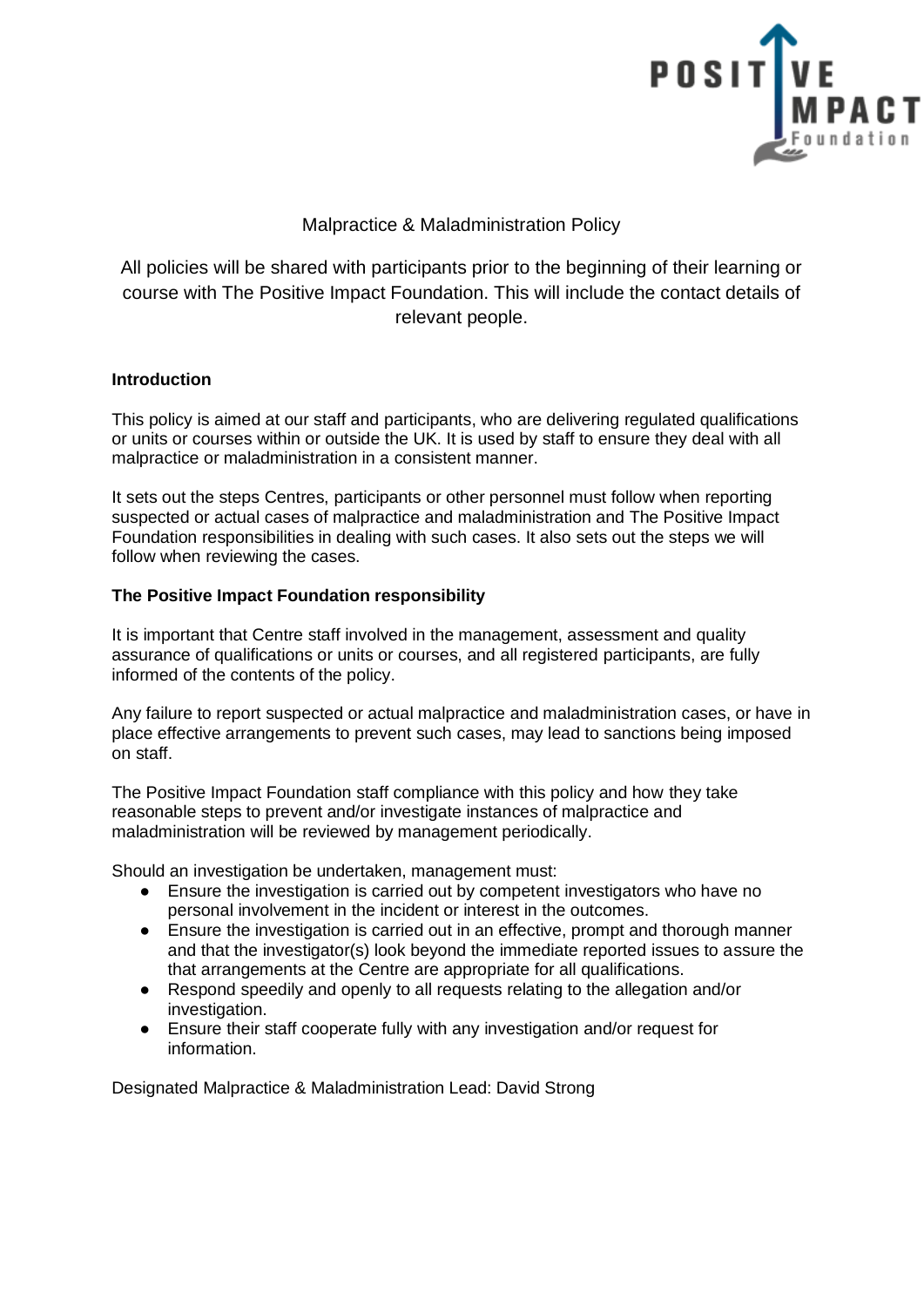

### **Review arrangements**

The Positive Impact Foundation will review the policy annually as part of the self-evaluation arrangements and revise it as and when necessary in response to staff and participant feedback, changes in internal practices, actions from the regulatory authorities or external agencies or changes in legislation.

In addition, this policy may be updated in light of operational feedback to ensure the arrangements for dealing with suspected cases of malpractice and maladministration remain effective.

#### **Definition of Malpractice**

Malpractice is defined as any deliberate activity, neglect, default or other practice that compromises the integrity of the internal and external assessment process, and/or the validity of certificates. It covers any deliberate actions, neglect, default or other practice that compromises, or could compromise:

- The assessment process.
- The integrity of a regulated qualification.
- The validity of a result or certificate.
- The reputation and credibility of The Positive Impact Foundation.

Malpractice may include a range of issues from the failure to maintain appropriate records or systems to the deliberate falsification of records in order to claim certificates.

For the purpose of this policy this term also covers misconduct and forms of unnecessary discrimination or bias towards certain or groups of participants.

#### **Definition of Maladministration**

Maladministration is defined as any activity or practice which results in noncompliance with administrative regulations and requirements and includes the application of persistent mistakes or poor administration within a Centre (e.g. inappropriate participant records).

#### **Examples of Malpractice**

The categories listed below are examples of staff and participant malpractice. Please note that these examples are not exhaustive and are intended as guidance on the definition of malpractice:

Examples of Centre malpractice:

- Failure to satisfactorily implement conditions of Centre recognition within stated timescales.
- Denial of access to resources (premises, records, information, participants and staff) for any authorised external representative and/or the regulatory authorities.
- Actions required by External Quality Assurers / Standards Verifiers not being met within agreed timescales.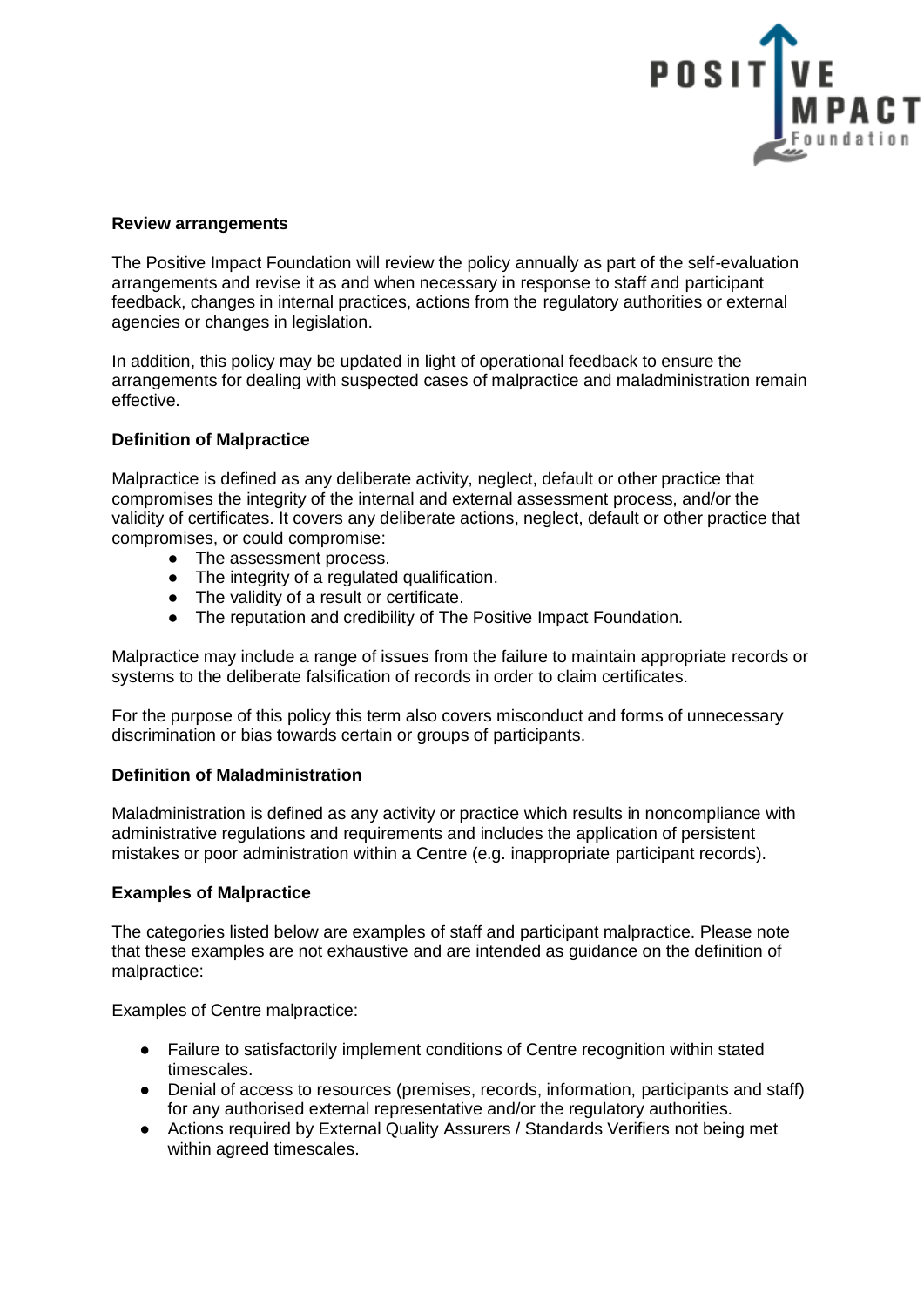

- Deliberate failure to carry out delivery, internal and external assessment, internal verification in accordance with the requirements.
- Deliberate failure to adhere to participant registration and certification procedures.
- Deliberate failure to continually adhere to qualification approval criteria.<br>● Deliberate failure to maintain auditable records. e.g. certification claims
- Deliberate failure to maintain auditable records, e.g. certification claims.
- Fraudulent claim for certificates.
- Persistent instances of maladministration.
- The unauthorised use of inappropriate materials / equipment in assessment settings (e.g. mobile phones).
- Intentional withholding of information from external staff which is critical to maintaining the quality assurance rigor.
- Misrepresentation of a The Positive Impact Foundation relationship with awarding bodies
- Collusion or permitting collusion in exams.
- Participants still working towards a qualification after certification claims have been made.
- Condoning plagiarism by participants.
- Creation of false records.
- Impersonation of a participant for internal or external assessment.
- Cash for certificates (e.g. the selling of certificates for cash).
- A loss, theft of, or a breach of confidentiality, in any assessment materials.
- Unauthorised amendment, copying or distributing of exam papers and controlled assessments.
- Inappropriate assistance to participants by Centre staff (e.g. unfairly helping them to pass a unit or qualification).
- Submission of false information to gain a qualification or unit.

Examples of Participant malpractice:

- Forgery of evidence.
- Plagiarism of any nature by participants.
- Collusion in an exam or controlled assessment.
- Tampering with another participant's assessment evidence.<br>● Not adhering to exam or controlled assessment conditions
- Not adhering to exam or controlled assessment conditions.
- Not following instructions from invigilators, examiners or The Positive Impact Foundation staff during supervised exam or controlled assessments.
- Obtaining, receiving, exchanging or passing on information relating to and during an exam or controlled assessment by: talking, written paper or notes or electronic means.
- Copying from other participants during an exam or controlled assessment.
- A loss, theft of, or a breach of confidentiality, in any assessment materials.
- Destruction of another participant's work.
- Submission of false information to gain a qualification or unit.
- False ID used in the registration process.
- Making a false declaration of authenticity.
- Impersonation of a participant for an internal or external assessment.
- Disruptive behaviour during an exam or controlled assessment.
- Accessing prohibited websites during an exam or controlled assessment.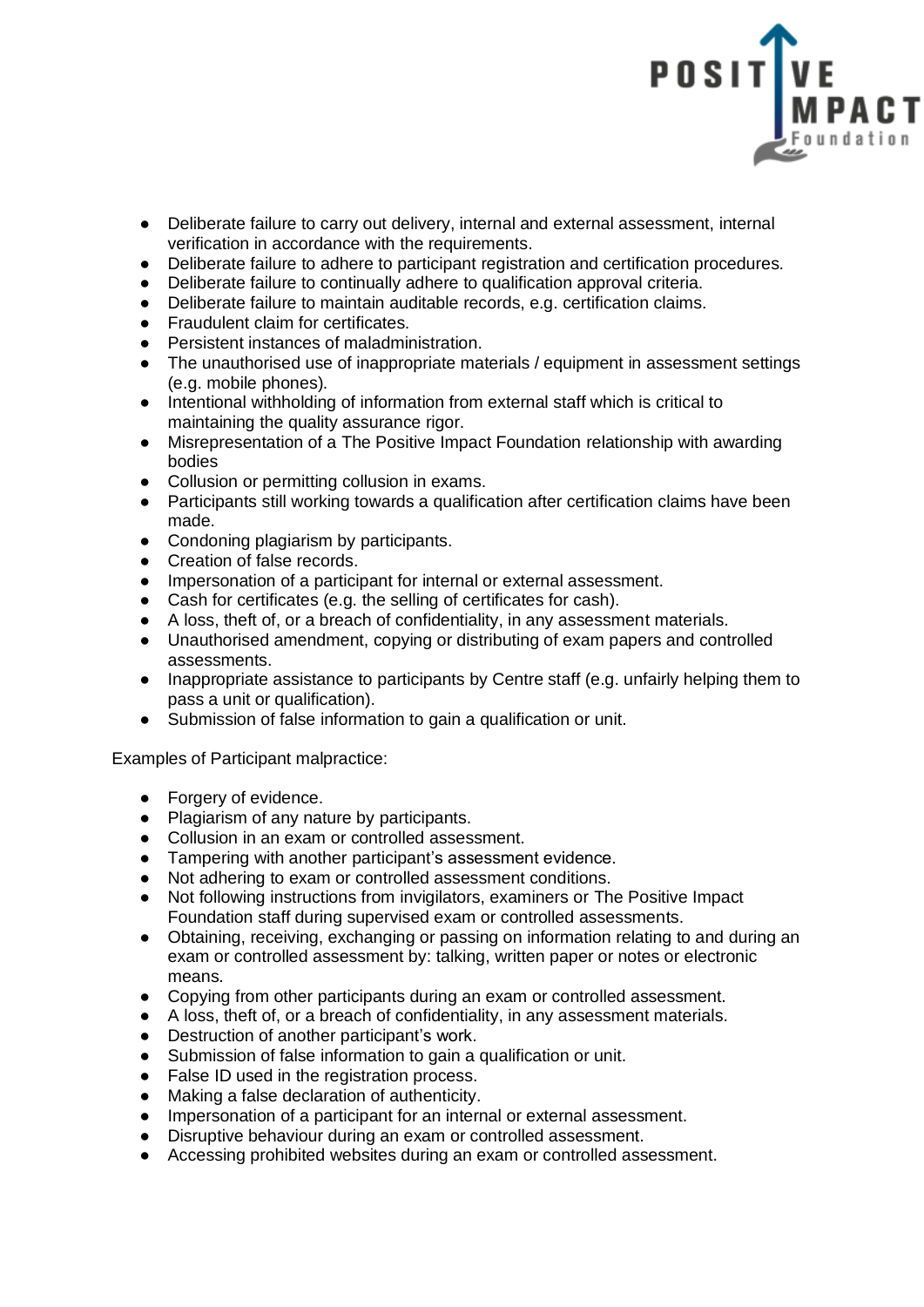

- Inappropriate use of technology during assessments (e.g. mobile phone or tablet computer).
- Cheating.

### **Examples of maladministration**

The categories listed below are examples of maladministration. Please note that these examples are not exhaustive and are only intended as guidance on our definition of maladministration:

The Positive Impact Foundation examples:

- Persistent failure to adhere to our participant registration and certification procedures.
- Persistent failure to adhere to Centre recognition and/or qualification requirements and/or associated actions assigned to the Centre.
- Persistent late participant registrations.
- Unreasonable delays in responding to requests and/or communications from awarding bodies
- Failure to train invigilators adequately.
- Failure to invigilate to awarding body requirements.
- Failure to ensure that assessment venues meet awarding body requirements.
- Inaccurate claim for certificates.
- Failure to maintain appropriate auditable records (3 years), e.g. certification claims and/or forgery of evidence.
- Withholding of information, by deliberate act or omission, from awarding bodies which is required to assure awarding bodies of The Positive Impact Foundation ability to deliver qualifications appropriately.

### **Process for making an allegation of malpractice or maladministration**

Anybody who identifies or is made aware of suspected or actual cases of malpractice or maladministration at any time must immediately notify Management. In doing so they should put this in writing and enclose supporting evidence.

All allegations should include (where relevant):

- The participant's name and qualification registration number.
- The name and position of any staff member(s) involved in the case.
- Details of the course/qualification affected or nature of the service affected.
- Nature of the suspected or actual malpractice or maladministration.
- Date of the report and the informant's name, position and signature.

If a member of staff has conducted an initial investigation prior to formally notifying management, the management should ensure that staff involved in the initial investigation are competent and have no personal interest in the outcome of the investigation. However, it is important to note that in all instances that management must immediately notify awarding bodies if they suspect malpractice or maladministration has occurred.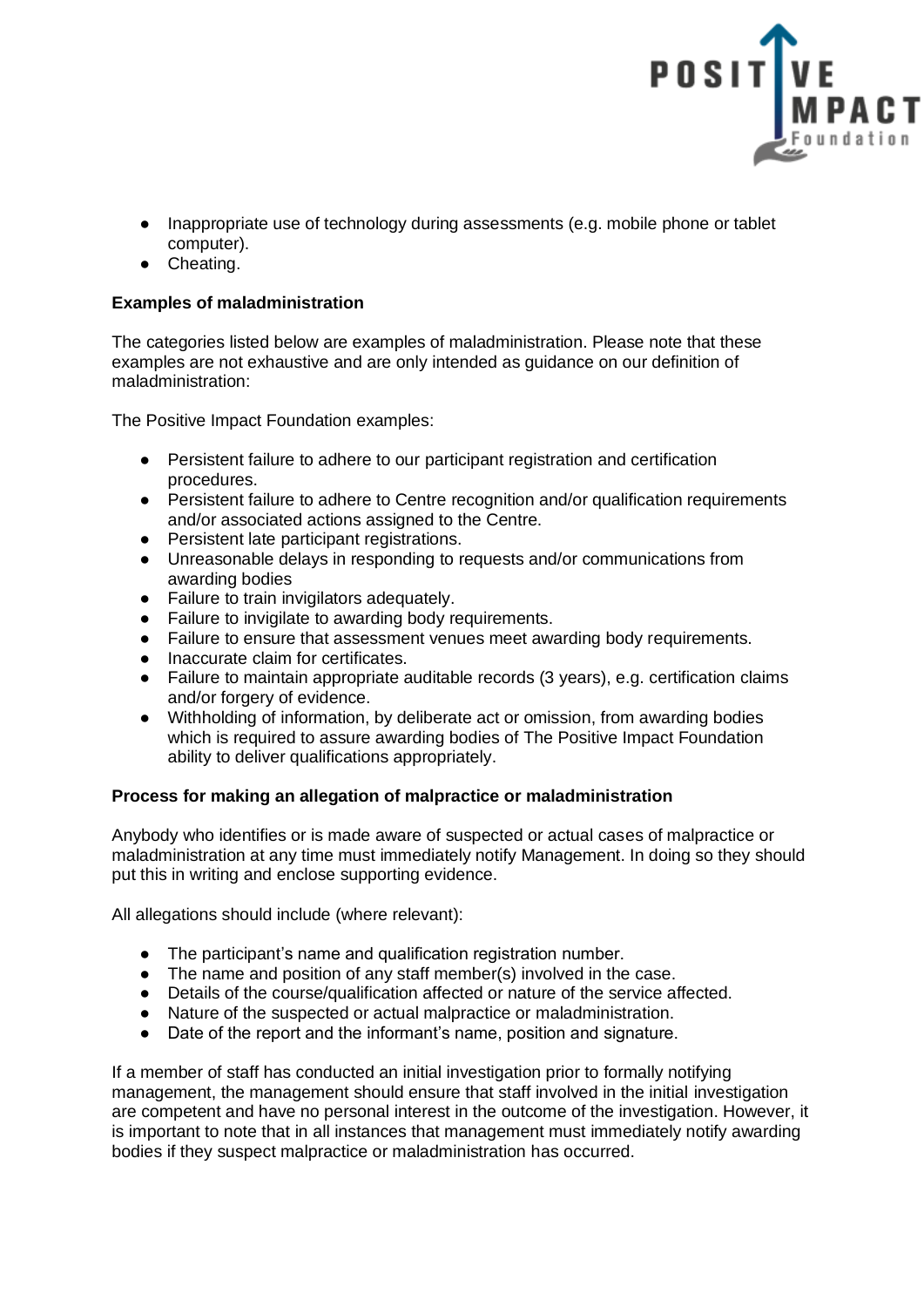

In all cases of suspected malpractice or maladministration reported to management the organisation will protect the identity of the 'informant' in accordance with the duty of confidentiality and/or any other legal duty.

### **Confidentiality and whistleblowing**

Sometimes a person making an allegation of malpractice or maladministration may wish to remain anonymous. Although it is always preferable to reveal your identity and contact details, if you are concerned about possible adverse consequences you may request awarding bodies not to divulge your identity. If it helps to reassure you on this point, The Positive Impact Foundation can confirm that awarding bodies are not obliged (as recommended by the regulator Ofqual) to disclose information, if to do so would be a breach of confidentiality and/or any other legal duty.

While The Positive Impact Foundation is prepared to investigate issues which are reported anonymously, the organisation shall always try to confirm an allegation by means of a separate investigation before taking up the matter with those to whom the allegation relates. For example, where appropriate:

- The police, fraud prevention agencies or other law enforcement agencies (to investigate or prevent crime, including fraud).
- The courts (in connection with any court proceedings).
- Other third parties such as the relevant regulatory authority (e.g. Ofgual in England or SQA in Scotland).

At all times The Positive Impact Foundation will investigate such allegations from whistleblowers in accordance with relevant whistleblowing legislation.

### **Responsibility for the investigation**

In accordance with regulatory requirements, all suspected cases of malpractice and maladministration will be examined promptly by The Positive Impact Foundation to establish if malpractice or maladministration has occurred and all reasonable steps will be taken to prevent any adverse effect from occurring.

Management will be responsible for ensuring the investigation is carried out in a prompt and effective manner and in accordance with the procedures in this policy and will allocate a relevant member of staff to lead the investigation and establish whether or not the malpractice or maladministration has occurred, and review any supporting evidence received.

At all times The Positive Impact Foundation will ensure that personnel assigned to the investigation have the appropriate level of training and competence and they have had no previous involvement or personal interest in the matter.

#### **Notifying relevant parties**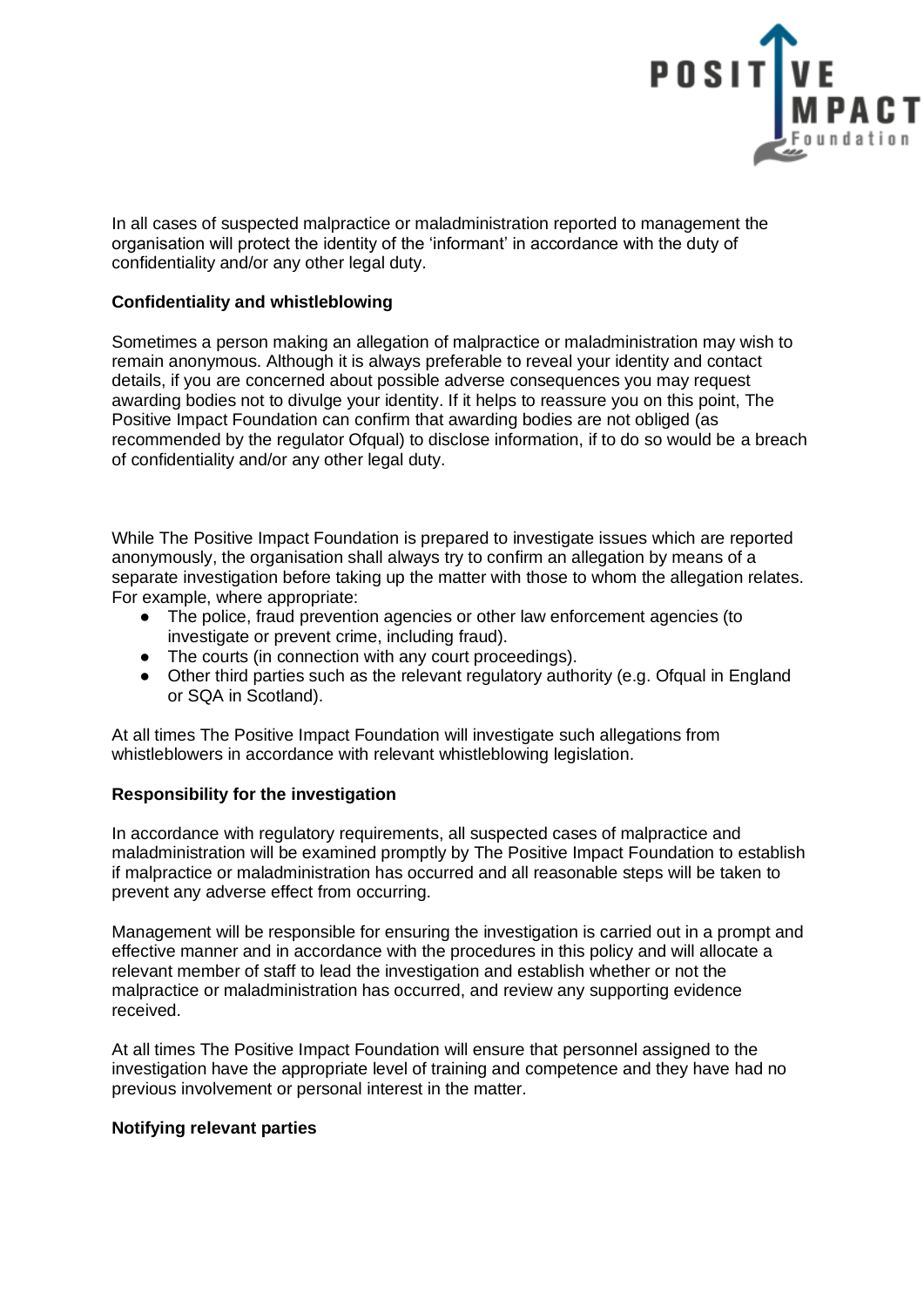

In all cases of suspected or actual malpractice or maladministration, The Positive Impact Foundation will notify the awarding body involved in the allegation that the organisation will be investigating the matter and/or in the case of participant malpractice, may ask staff to investigate the issue in liaison with awarding body personnel – in doing so details of the person making the allegation may be withheld if to do so would breach a duty of confidentiality or any other legal duty.

Where applicable, management will inform the appropriate regulatory authorities promptly if it is believed there has been an incident of malpractice or maladministration which could either invalidate the award of a qualification or if it could affect another awarding organisation. In particular we will keep them informed of progress in large and/or complex cases.

Where the allegation may affect another awarding organisation and their provision, The Positive Impact Foundation will also inform them in accordance with the regulatory requirements and obligations imposed on it by the regulator Ofqual.

#### **Investigation timelines and process**

The Positive Impact Foundation aims to action and resolve all stages of the investigation within 20 working days of receipt of the allegation. Please note that in some cases the investigation may take longer. In such instances, The Positive Impact Foundation will advise all parties concerned of the likely revised timescale.

The fundamental principle of all investigations is to conduct them in a fair, reasonable and legal manner, ensuring that all relevant evidence is considered without bias. In doing so investigations will be based around the following broad objectives:

- To establish the facts relating to allegations/complaints in order to determine whether any irregularities have occurred.
- To identify the cause of the irregularities and those involved.
- To establish the scale of the irregularities and whether other qualifications may be affected.
- To evaluate any action already taken by staff.
- To determine whether remedial action is required to reduce the risk to current registered participants and to preserve the integrity of the qualification.
- To ascertain whether any action is required in respect of certificates already issued.
- To obtain clear evidence to support any sanctions to be applied to the staff/participants
- To identify any adverse patterns or trends.

Where a member of The Positive Impact Foundation staff is under investigation the organisation may suspend them or move them to other duties until the investigation is complete.

If The Positive Impact Foundation believes there is sufficient evidence to implicate an individual in malpractice/ and/or maladministration it will: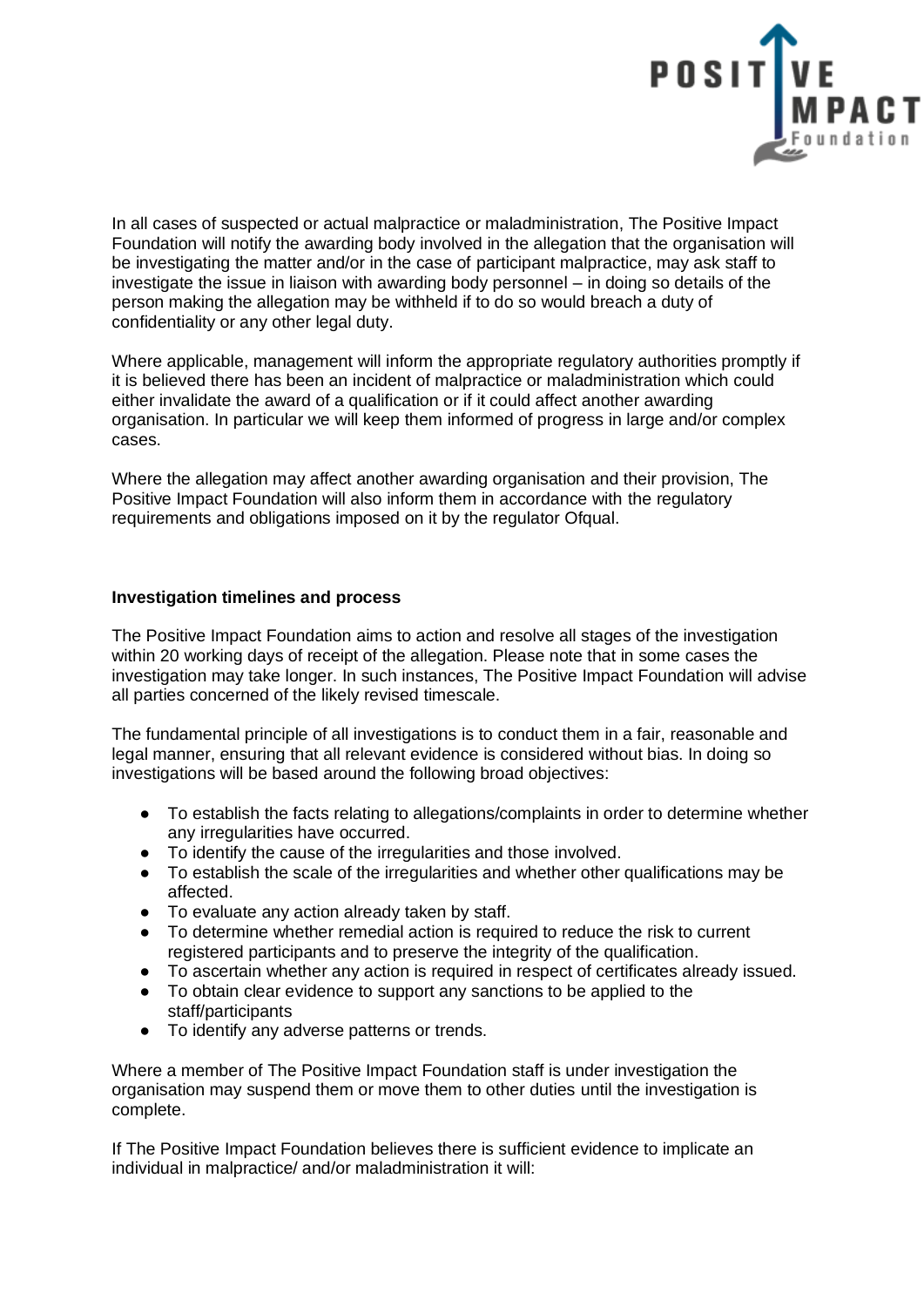

- Inform them (in writing) of the allegation.
- Provide them with details of the evidence found to support the judgment.
- Inform them of the possible consequences.
- Inform them that information in relation to the allegation and investigation may be, or has been, shared with the regulators and other relevant bodies (e.g. police).
- Provide them with an opportunity to consider and respond to the allegation and findings.
- Inform them of the Appeals policy should they wish to appeal against the decision.

After an investigation, The Positive Impact Foundation will produce a draft report for the parties concerned to check the factual accuracy.

Throughout the investigation management will be responsible for overseeing the work of the investigation team to ensure that due process is being followed, appropriate evidence has been gathered and reviewed and for liaising with and keeping informed relevant external parties.

### **Investigation report**

After an investigation, The Positive Impact Foundation will produce a draft report for the parties concerned to check the factual accuracy. Any subsequent amendments will be agreed between the parties concerned. The report will:

- Identify the breach of the regulatory conditions, if any, that occurred.
- Confirm the facts of the case.
- Identify who is responsible for the breach (if any).
- Confirm an appropriate level of remedial action to be applied.

The Positive Impact Foundation will make the final report available to the parties concerned and to the regulatory authorities and other external agencies as required.

If it was an independent/third party that notified The Positive Impact Foundation of the suspected or actual case of malpractice or maladministration, the organisation will also inform them of the outcome – normally within 10 working days of making the decision - in doing so some details may be withheld if to disclose such information would breach a duty of confidentiality or any other legal duty.

### **Investigation outcomes**

If the investigation confirms that malpractice or maladministration has taken place The Positive Impact Foundation will consider what action to take to;

● Minimise the risk to the integrity of certification now and in the future.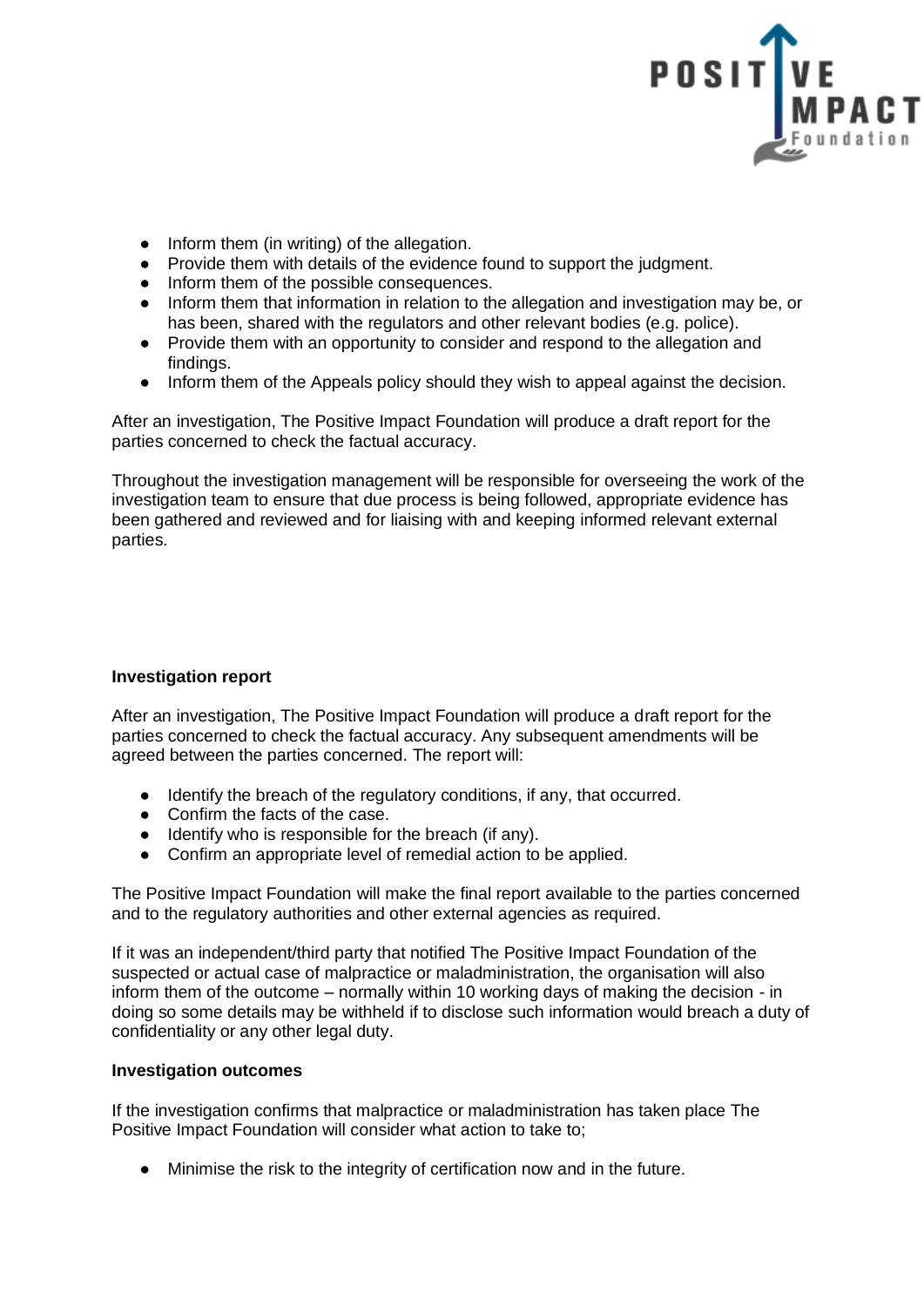

- Maintain public confidence in the delivery and awarding of qualifications.
- Discourage others from carrying out similar instances of malpractice and maladministration.

The action The Positive Impact Foundation may take includes:

- Impose actions with specified deadlines in order to address the instance of malpractice or maladministration and to prevent it from recurring. For example by:
	- o Undertaking additional/increased visits to staff to provide them with a greater level of support and/or monitoring depending on their needs and performance.
	- o Requiring specific staff to undergo additional training and/or scrutiny if there are concerns about their ability to undertake their role in the delivery of qualifications..
	- o Not permitting specific Centre staff to be involved in the delivery or assessment of qualifications offered by The Positive Impact Foundation (e.g. not permitting an individual to assess).
	- o Appointing independent invigilators to observe an examination when appropriate at The Positive Impact Foundation if there are concerns around The Positive Impact Foundation arrangements.
- Impose sanctions on staff if so, these will be communicated in accordance with the Sanctions Policy along with the rationale for the sanction(s) selected.
- Take action against a participant(s) in relation to proven instances of cheating, plagiarism, fraud, as suggested by Ofqual in their guide to "Authenticity", such as:
	- o Loss of credits/ marks for the related work/unit.
	- o Disqualification from the unit(s)/qualification.
- Amend aspects of the qualification assessment and/or monitoring arrangements and associated guidance to prevent the issue from recurring.
- Inform relevant third parties (e.g. funding bodies) of the findings in case they need to take relevant action.
- Carry out additional, related investigations if we suspect the issue may be more widespread.

In addition, to the above management will record any lessons learnt from the investigation and pass these onto relevant internal colleagues to help The Positive Impact Foundation prevent the same instance of malpractice or maladministration from reoccurring.

If staff/participants wish to appeal against the decision to impose sanctions, please refer to the Appeals Policy.

# **Monitoring**

The Positive Impact Foundation management will be responsible for monitoring the effectiveness of the appeals process. Summary reports will be submitted to enable the